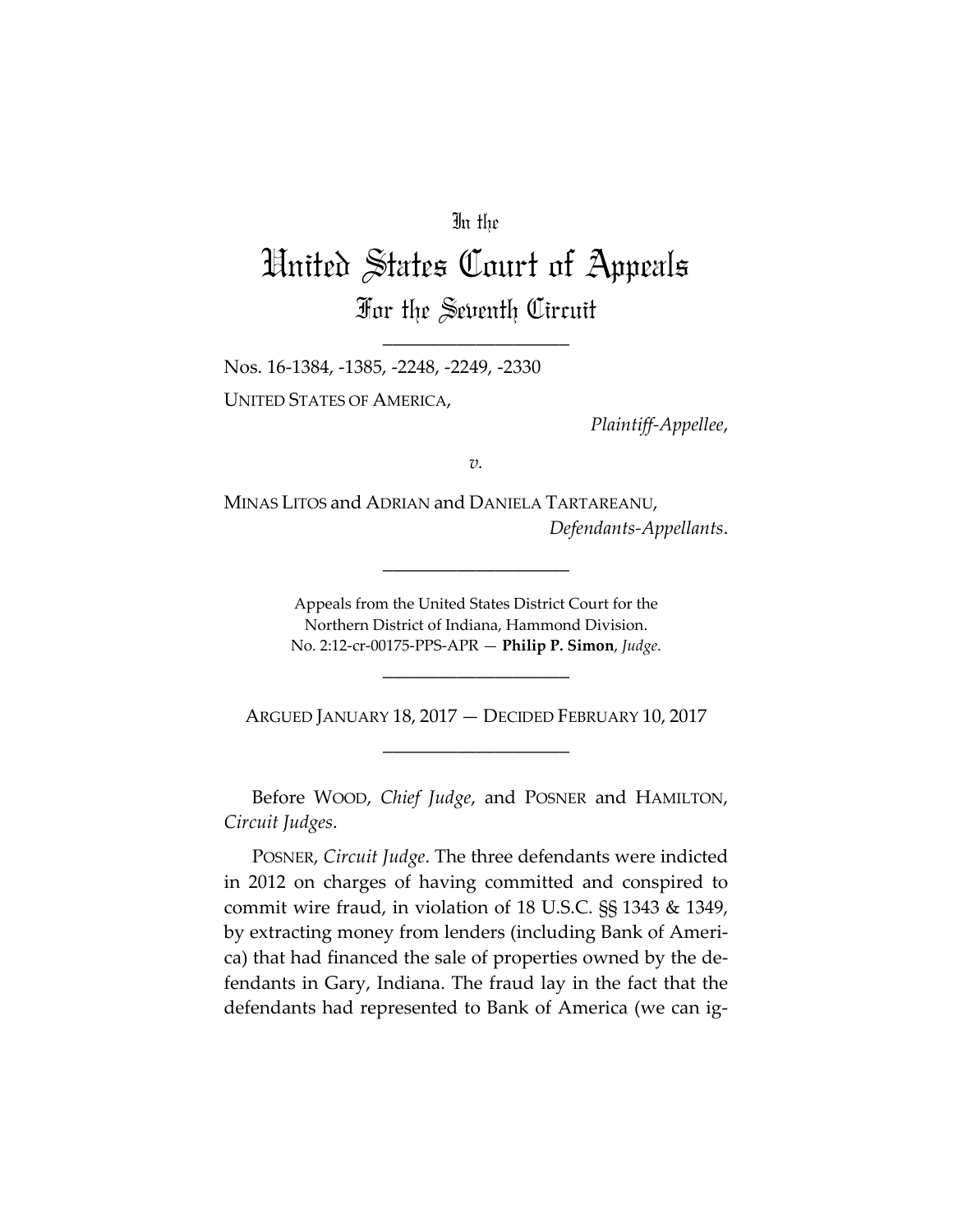nore the other lenders, who are not affected by this litigation) that the buyers of the properties were the source of the down payments on the houses, whereas in fact the defendants were the source, having given the buyers the money to enable them to make the down payments. They had also helped the buyers provide, in their loan applications to Bank of America, false claims of creditworthiness. In each of the transactions the defendants walked away with the purchase price of the property they had sold minus the down payment amount, since the "down payment" they received was their own cash, which they'd surreptitiously transferred to the impecunious buyer.

The defendants' guilt of fraud is not at issue. The issue is the propriety of the restitution, in the amount of \$893,015, that the district judge ordered the defendants to make to Bank of America, on the ground that they had cheated the bank by pretending that the buyers, not they, were the source of the down-payment money for the sale of their houses. The judge credited a written declaration by a Bank of America representative that "had [the Bank] known the true source of [the] down payment funds, [it] would not have issued the subject loans" to the buyers of the properties. The district judge rejected the defendants' argument that the bank was not entitled to restitution because it had been a coconspirator; he ruled that the bank "did not participate in the kickbacks to buyers or provide false information on loan applications."

The judge was right about that, and right too that the bank had lost \$893,015 as a result of the buyers' defaulting on the loans that the bank issued to finance the purchase of sixteen houses from the defendants. But he was wrong to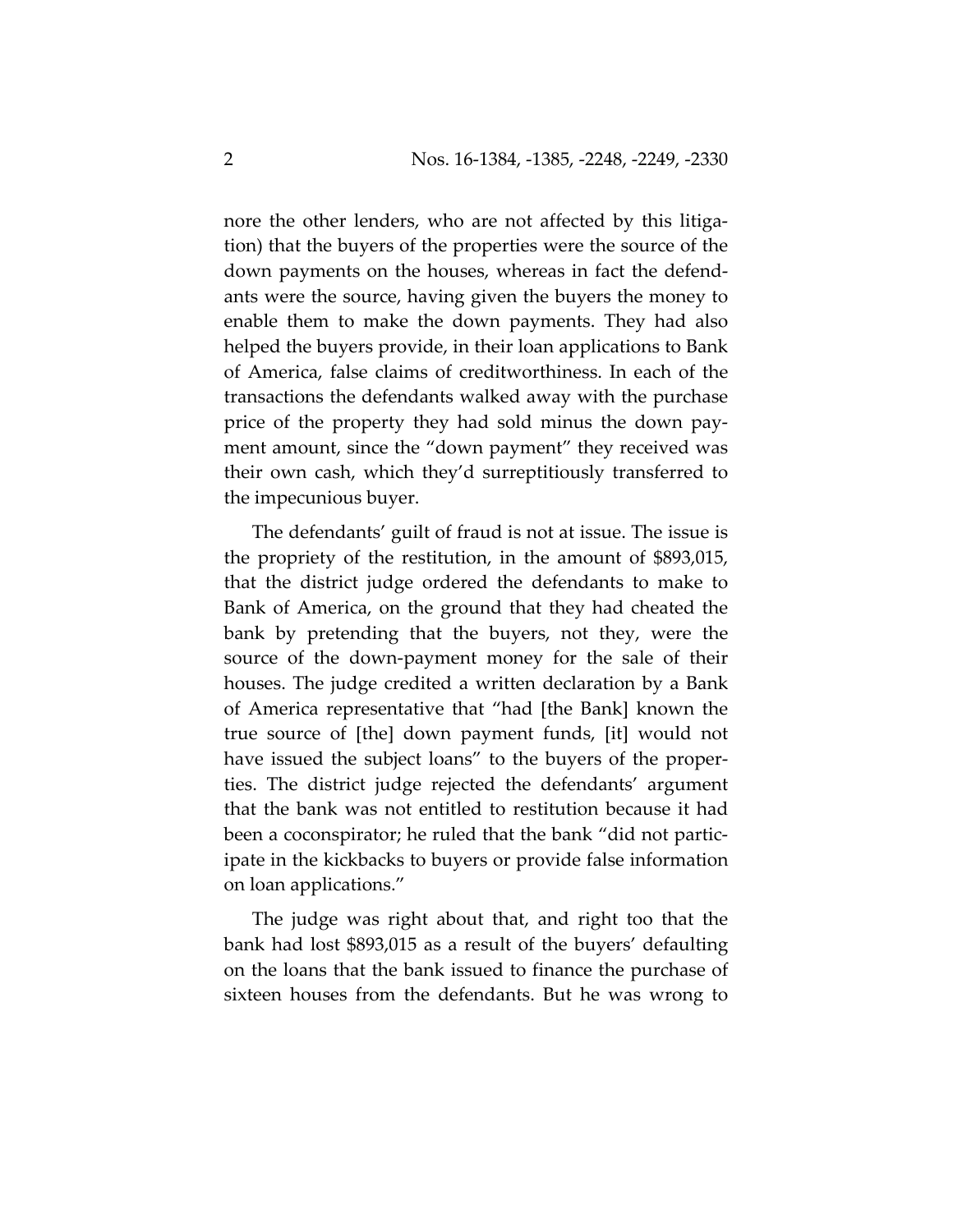take the bank representative at her word; her affidavit provided no basis for determining that she knew that Bank of America wouldn't have made the loans had it not been for the defendants' fraudulent statements.

The order of restitution is questionable because Bank of America, though not a coconspirator of the defendants, does not have clean hands. It ignored clear signs that the loans that it was financing at the behest of the defendants were phony. Despite its bright-eyed beginning as an upstart neighborhood bank for Italian-American workers, Bank of America has a long history of blunders and shady practices; it narrowly survived the Great Depression of the 1930s, nosedived in the 1980s, and lost tens of billions of dollars in the crash of 2008—including \$16.65 billion in a settlement with the U.S. Justice Department over charges of mortgage fraud. See, e.g., Michael Corkery and Ben Protess, "Bank of America Papers Show Conflict and Trickery in Mortgages," *New York Times*, Aug. 21, 2014, https://dealbook. nytimes.com/2014/08/21/bank-of-america-papers-show-confl ct-and-trickery-in-mortgages/ (visited Feb. 10, 2017, as were the other websites cited in this opinion); Matt Taibbi, "Bank of America: Too Crooked to Fail," *Rolling Stone*, March 14, 2012, www.rollingstone.com/politics/news/bank-of-americatoo-crooked-to-fail-20120314; Moira Johnston, *Roller Coaster: The Bank of America and the Future of American Banking* 6–11 (1990); Gary Hector, *Breaking the Bank: The Decline of Bank America* 49–53, 302–07 (1988). And at the sentencing hearing the judge said: "I think they [the defendants and Bank of America] are equally culpable. Isn't that a fair way to look at this? … Bank of America knew [what] was going on. They're playing this dance and papering it. Everybody knows it is a sham because no one is assuming any risk. So what's wrong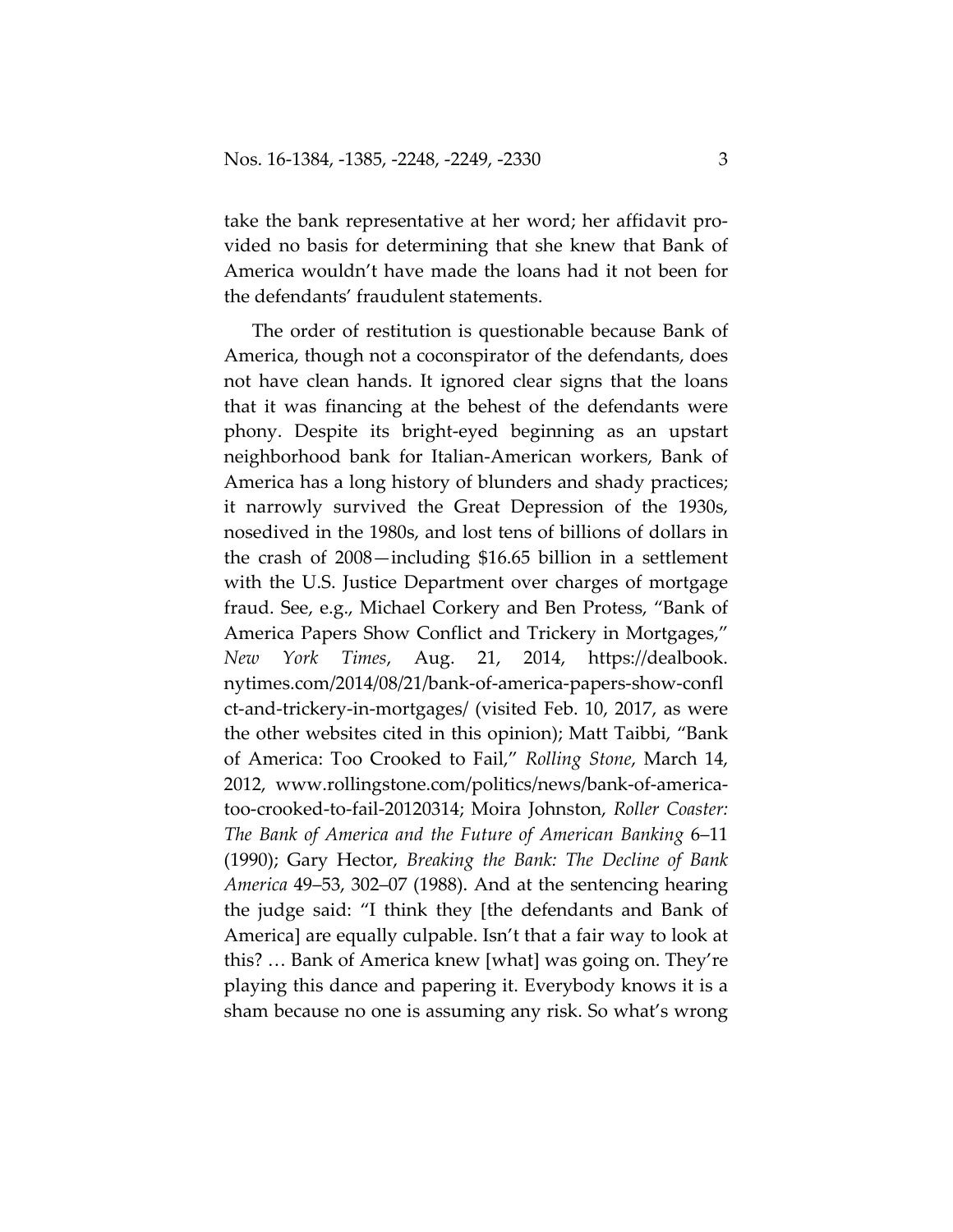with saying they're [of] equal culpability?" Indeed; and we are puzzled that after saying this the judge awarded Bank of America restitution—and in the exact amount that the government had sought.

And there is worse. The judge remarked that "the loan applications [submitted to Bank of America] were a joke on their face. They are just, I think, laughable." The bank had issued 9 mortgages to a person named Julius Horton in a 3 month period, based on his false claims to have \$1 million in assets and earn \$10,000 a month; 8 mortgages to Glenn McCue in a 2½ month period, who listed as assets homes he didn't own and rental income on those homes; 6 mortgages in a 10-day period [!] to Melissa Hurtado, who claimed to have a gross income of \$3400 a month and \$320,000 in a banking account—she had no such money, nor had she the two properties that she claimed to own; 3 mortgages to Jonathan Sein, who listed ownership of homes that he didn't own and a nonexistent \$150,000 bank account; and 2 mortgages to Alberto Gonzalez, who listed a home he didn't own and pretended to have a bank account with \$350,000 in it, though his monthly income was estimated to be only between \$1000 and \$2000. Bank of America approved them all! The transactions with all these mortgage applicants took place in 2007 and the first few months of 2008, 2007 being the last full year of the housing bubble and 2008 the first year of the crash.

Had the bank done *any* investigating at all, rather than accept at face value obviously questionable claims that the mortgagors were solvent, it would have discovered that none of them could make the required down payments, let alone pay back the mortgages. These people were just fronts for the defendants, who made the down payments required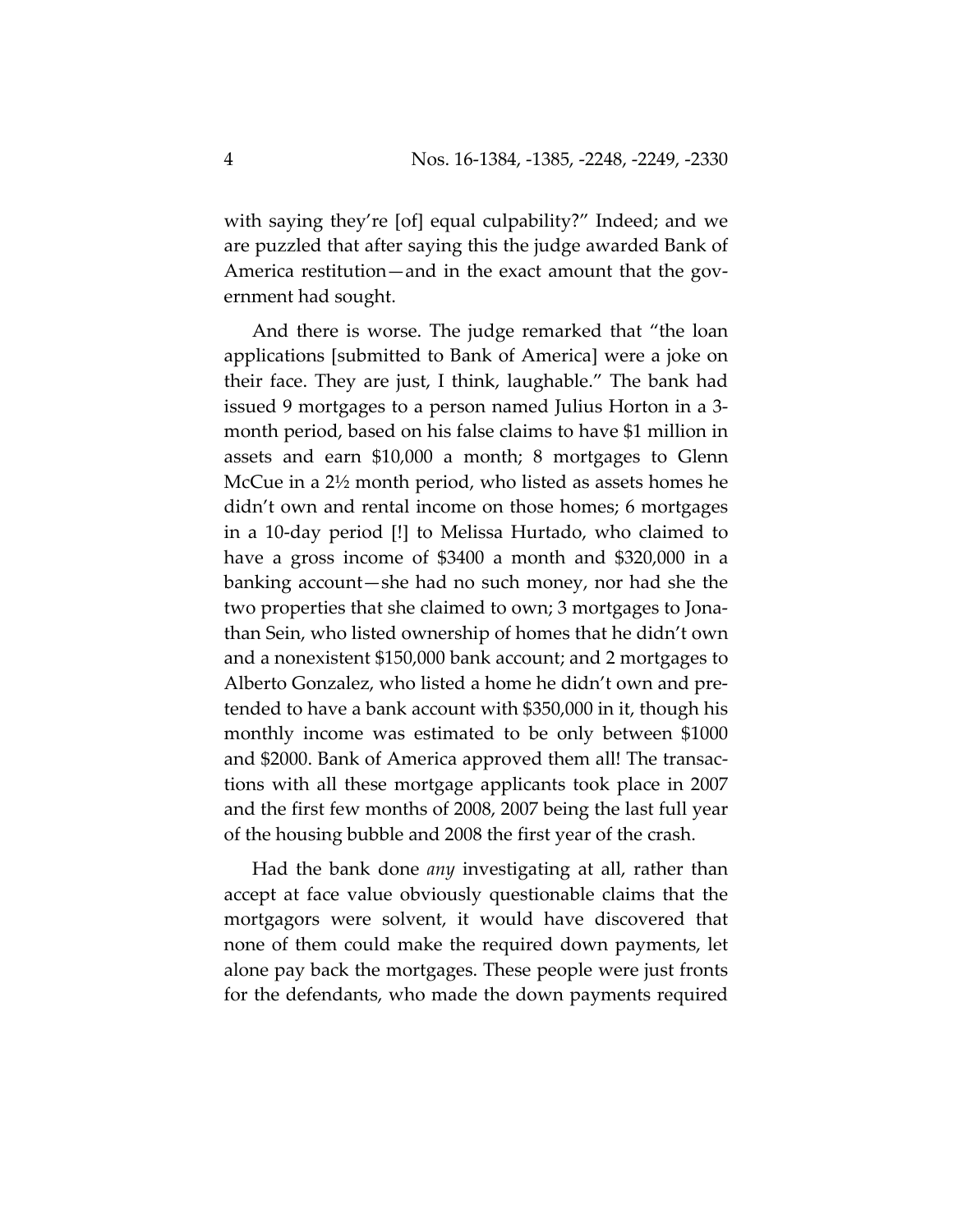by the bank, pocketed the mortgage loans (which were of course much larger than the down payments) that the bank made, and left it to the nominal mortgagors to default since they hadn't the resources to repay the bank. All this was *transparent*.

To say the bank was merely negligent would be wrong. Recklessness is closer to the mark. Negligence is merely failure to exercise due care; often it is unconscious. Recklessness is knowing involvement in potentially harmful activity. The bank was reckless. It had to know that it would receive applications for mortgage loans from people who knowing or doubting their ability ever to repay them would misrepresent their assets and earning power in order to obtain the loans, their thinking taking the form of "sufficient unto the day is the evil thereof," a biblical maxim (meaning "live in the present") that is better applied to spiritual life than to investment decisions. And the bank knew that in a bubble period it would have no difficulty selling the mortgages it had issued—even mortgages doomed to default; the bank's failure to demand evidence of the financial sufficiency of the mortgagees constituted deliberate indifference to a palpable risk that the bank's executives must have been aware of. The bank had every incentive to close its eyes to how phony these loan applications were, because it expected to turn around and sell the mortgages to a hapless Fannie Mae. (It was foiled in this scheme, regarding the sixteen properties at issue, only because Fannie Mae noticed just how "irregular" the transactions were and forced Bank of America to take the mortgages back.)

Restitution for a reckless bank? A dubious remedy indeed—which is not to say that the defendants should be al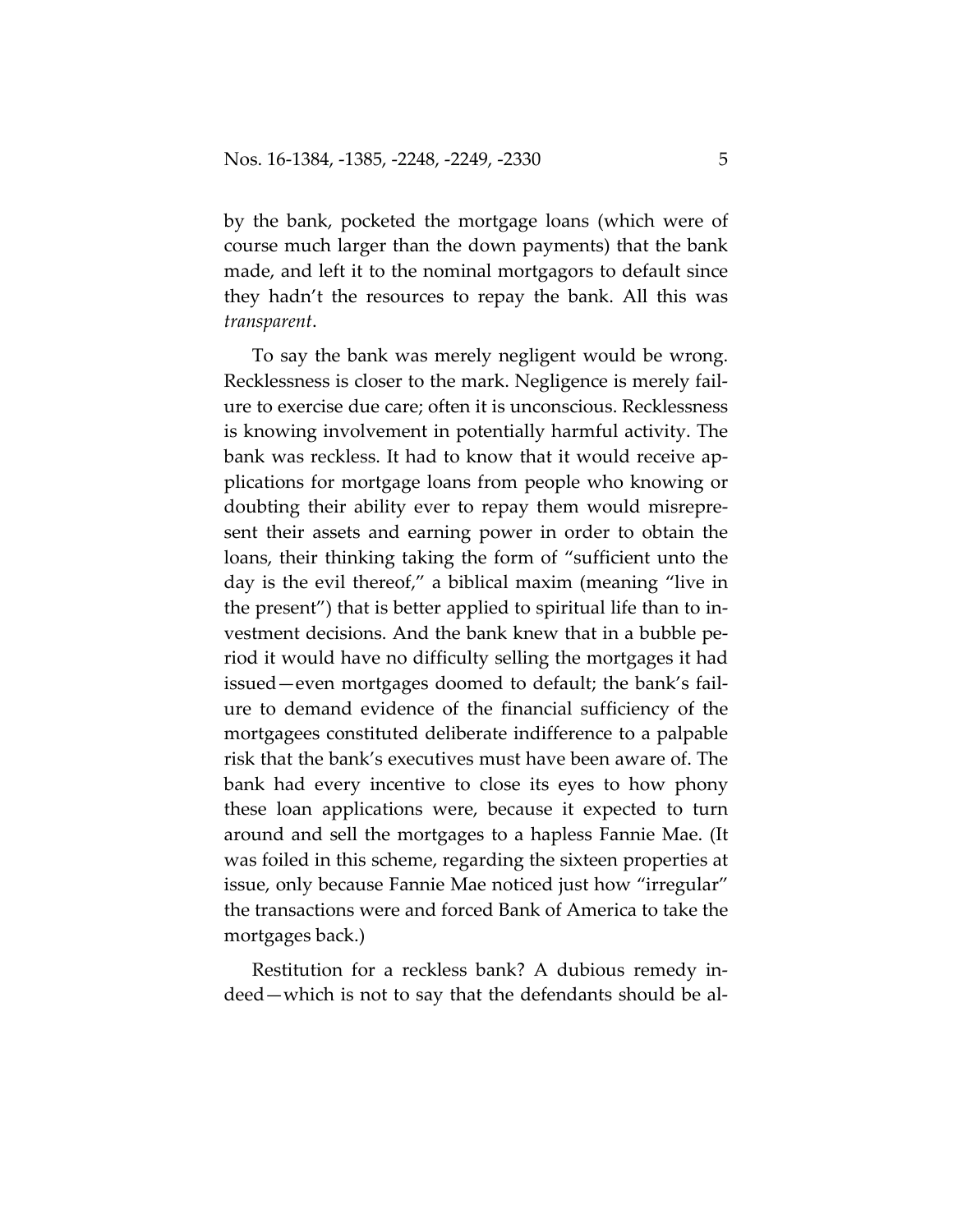lowed to retain the \$893,015. That is stolen money. We don't understand why the district judge, given his skepticism concerning the entitlement of Bank of America to an award for its facilitating a massive fraud, did not levy on the defendants a fine of \$893,015. 18 U.S.C. § 3571(d) authorizes a fine of not more than the greater of twice the gross gain or the gross loss caused by an offense from which any person either derives pecuniary gain or suffers pecuniary loss.

Had the amount of the fraud been made the basis of a fine rather than restitution, the \$893,015 would have gone to the federal Treasury, a far worthier recipient of it than Bank of America in this case. At least that is an issue that deserves the further scrutiny of the district court, and we are therefore vacating the order of restitution and remanding for a full resentencing as to the Tartareanus (more as to Litos later). Because a criminal sentence is a package composed of several parts, "when one part of the package is disturbed, we prefer to give the district court the opportunity to reconsider the sentence as a whole so as to 'effectuate its sentencing intent.'" *United States v. Mobley*, 833 F.3d 797, 801 (7th Cir. 2016). Our remand for the imposition of a new sentence for the Tartareanus will allow the district court to "reconfigure the sentencing plan" to "satisfy the sentencing factors in 18 U.S.C. § 3553(a)." *Pepper v. United States*, 562 U.S. 476, 507 (2011), quoting *Greenlaw v. United States*, 554 U.S. 237, 253 (2008).

We ask the district judge to give serious consideration on the remand to the possible alternative remedy of a heavy fine on the defendants. With regard to such a possibility the judge may wish to ask either the Board of Governors of the Federal Reserve System or the Office of the Comptroller of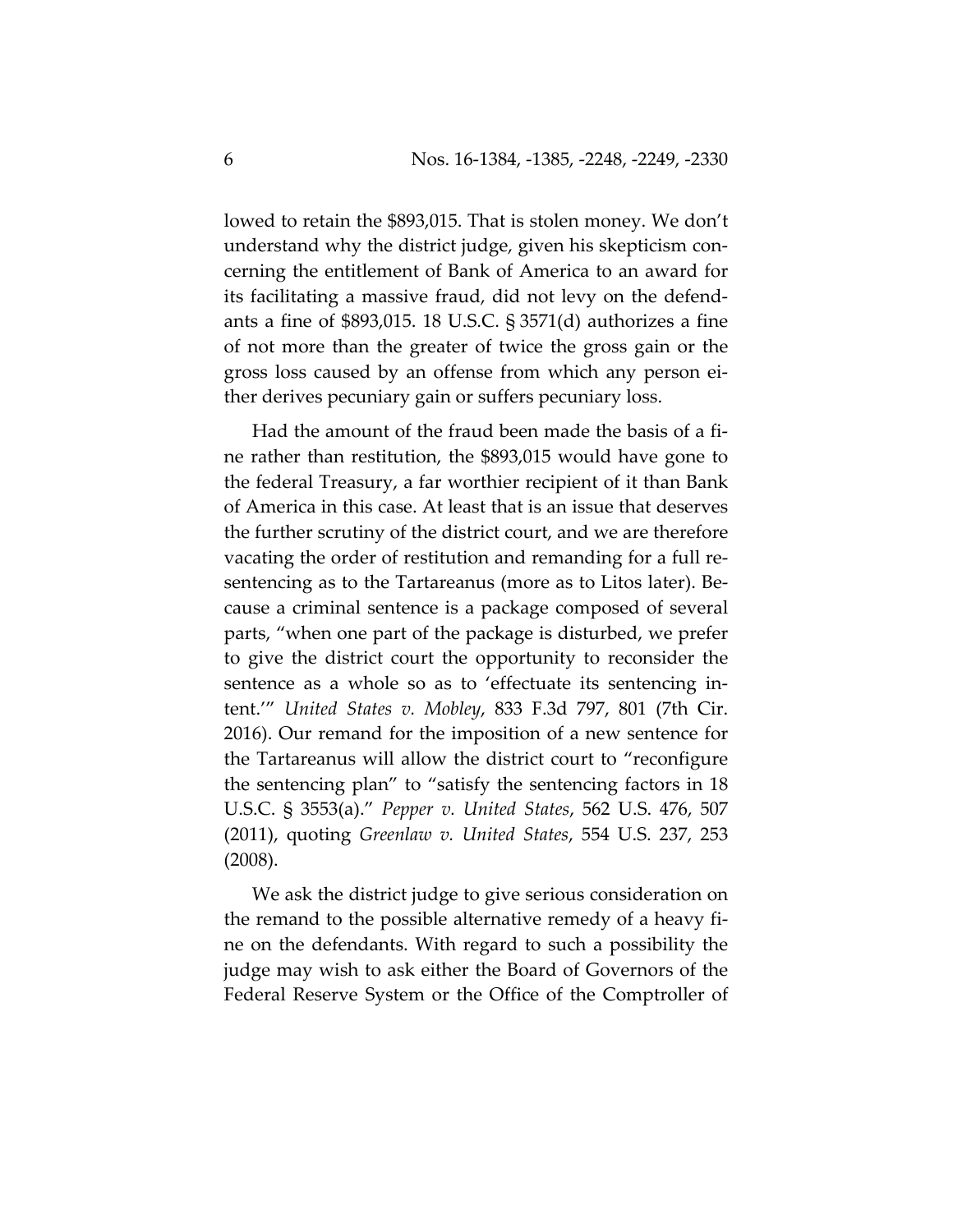the Currency (or both, perhaps in collaboration) to submit an amicus curiae brief addressed to the issue of the appropriateness of an order of restitution in a case such as this.

We are mindful that the federal criminal code requires "mandatory restitution to victims of certain crimes," 18 U.S.C. § 3663A (the Mandatory Victim Restitution Act of 1996, usually referred to as the MVRA), including fraud, see  $\S 3663A(c)(1)(A)(ii)$ , but only for "an offense resulting in damage to or loss or destruction of property of a victim of the offense." § 3663A(b)(1). That doesn't seem to describe the loss suffered by Bank of America as a result of its improvident loans, especially when we consider its complicity in the loss—its reckless decision to make the loans without verifying the solvency of the would-be borrowers, despite the palpable risk involved in, for example, providing mortgage loans to a person who applies for six mortgages in ten days.

We need to consider, however, the possible bearing on the issue of restitution in this case of *United States v. Soto*, 799 F.3d 68 (1st Cir. 2015), a case in which one of the defendants challenged a restitution order on the ground that "because the losses stemmed not only from her conduct but also from the lenders' own greed and market practices at the time, her actions did not proximately cause the entire loss." *Id.* at 97. The court of appeals rejected the argument on the ground that the fact "that the lenders' own greed and market practices at the time may have contributed to the loss has nothing to do with whether the entire loss amount was foreseeable to [the defendant]." *Id.* at 98. But the defendant in *Soto* had argued that the lenders were "greedy," not that they had engaged in wrongdoing but only that the general "market practices" at the time had influenced their behavior. This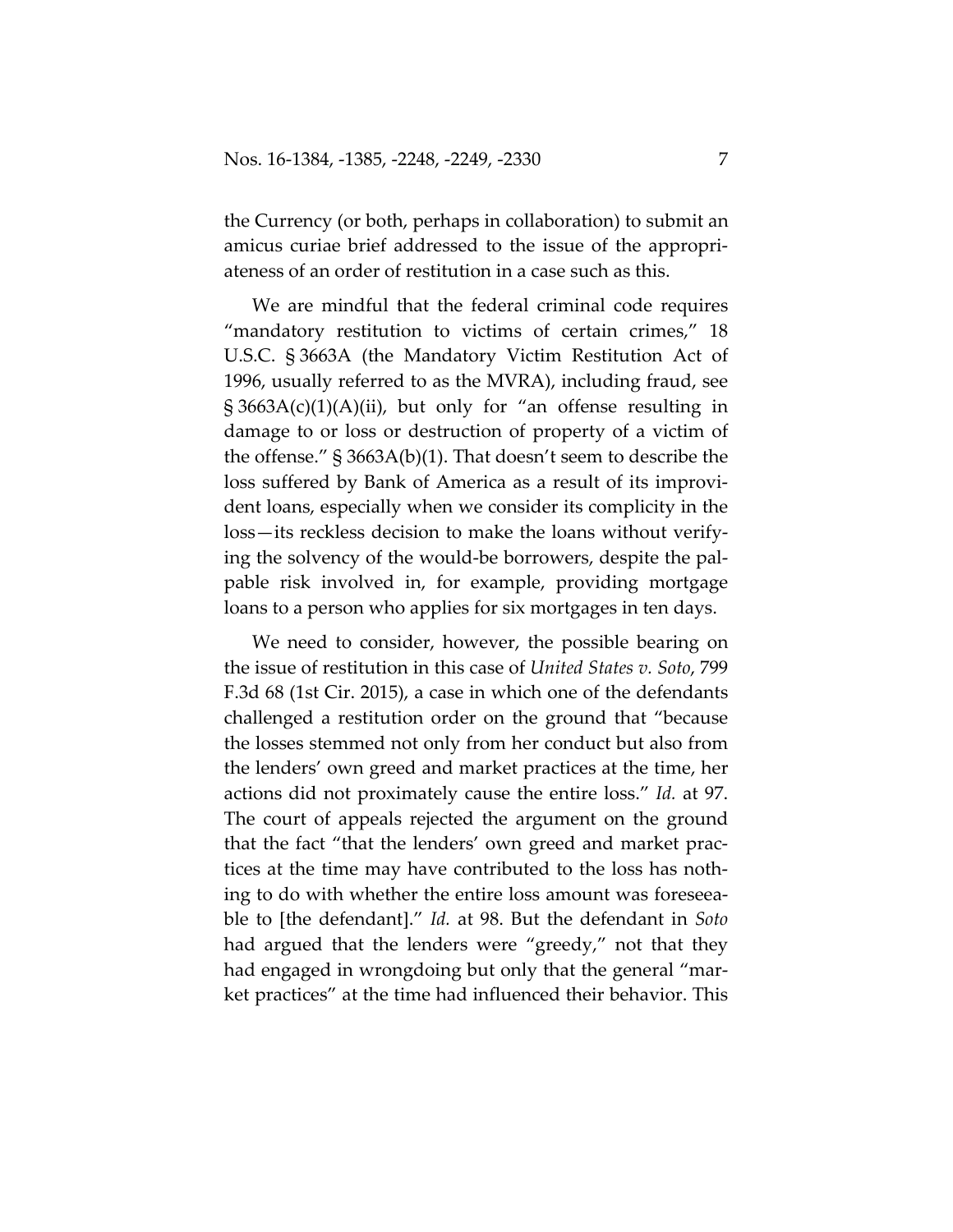case is different because of the palpably phony nature of the loan applications and the fact that Bank of America approved all of them without investigation of the manifold suspicious circumstances—such conduct of a major bank is indicative of deliberate indifference rather than of mere negligence. That difference also distinguishes this case from *United States v. Ojeikere*, 545 F.3d 220, 223 (2d Cir. 2008), which held that "restitution under the MVRA may not be denied simply because the victim had greedy or dishonest motives, where those intentions were not *in pari materia* with those of the defendant." The court reasoned that the victims had not been involved in a scheme to lose their own money. Here, in contrast, Bank of America was deliberately indifferent to the risk of losing its own money, because it intended to sell the mortgages and transfer the risk of loss to Fannie Mae for a profit.

It remains to consider defendant Litos's appellate waiver. He pleaded guilty and in his guilty plea agreement he "agree[d] to make restitution to the victims of my offense in an amount to be determined by the sentencing court" and waived his right to appeal or otherwise contest his conviction or sentence. Yet like the Tartareanus, who were convicted by a jury, Litos appealed—despite his waiver—thus presenting us with a dilemma. If we enforce his appellate waiver, Litos will be left on the hook for the full \$893,015 in restitution to Bank of America, because the district judge's order made the three defendants jointly and severally liable. But if we vacate the restitution portion of all three sentences, we must ignore Litos's appellate waiver. Because our doubts about the propriety of ordering restitution to Bank of America apply as much to Litos as to the other defendants, however, and because it would be unjust to make Litos alone owe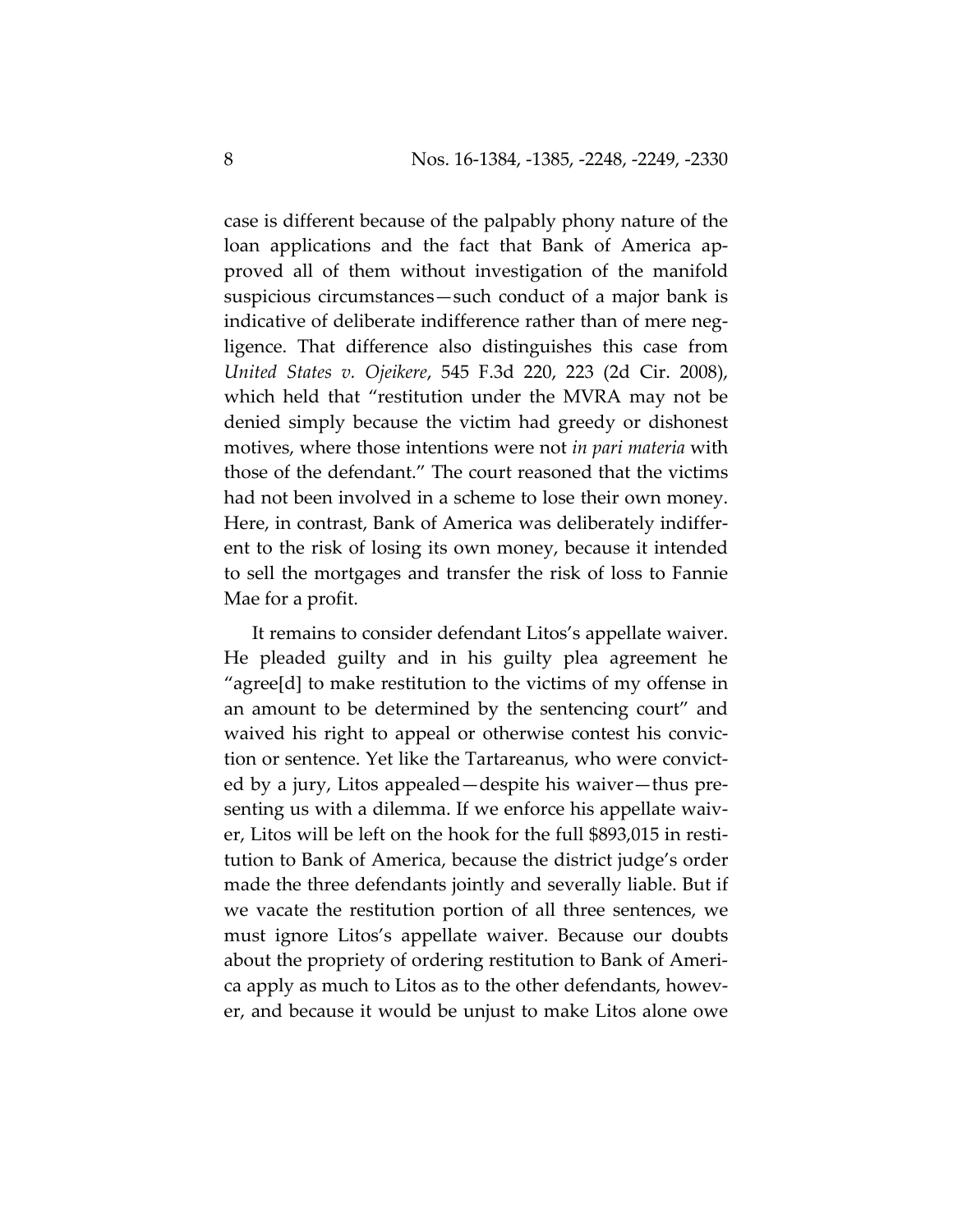the full amount of restitution to the undeserving bank, we've decided to ignore the appellate waiver.

A number of the other federal courts of appeals have said they won't enforce even voluntary and knowing waivers in plea agreements if enforcing them would result in a "miscarriage of justice." See, e.g., *United States v. Vélez-Luciano*, 814 F.3d 553 (1st Cir. 2016); *United States v. Adams*, 814 F.3d 178, 182 (4th Cir. 2016); *United States v. Hahn*, 359 F.3d 1315, 1327 (10th Cir. 2004); *United States v. Andis*, 333 F.3d 886, 891 (8th Cir. 2003); *United States v. Khattak*, 273 F.3d 557, 562 (3d Cir. 2001); *United States v. Teeter*, 257 F.3d 14, 25–26 (1st Cir. 2001). In *Vélez-Luciano*, for example, the First Circuit refused to enforce an appeal waiver with respect to a condition of supervised release because the government had indicated that it no longer thought the defendant ought to be subject to the condition and the court had expressed its own reservations about the utility of the condition. 844 F.3d at 564–65. And in this case too the government and the district judge both expressed reservations about the propriety of awarding restitution to Bank of America.

Further with reference to Litos's appeal waiver, we've held that there are exceptional situations in which waiver does not foreclose appellate review—for example if an appeal waiver is part of a plea agreement that was involuntary, or if the district court relied on a constitutionally impermissible factor, or if the defendant received ineffective assistance of counsel in regard to the negotiation of a plea agreement, or if the sentence exceeded the statutory maximum. *Jones v. United States*, 167 F.3d 1142, 1144 (7th Cir. 1999). And, coming closer to the facts of this case, in *United States v. Andis*, *supra*, 333 F.3d at 892, the Eighth Circuit said it would